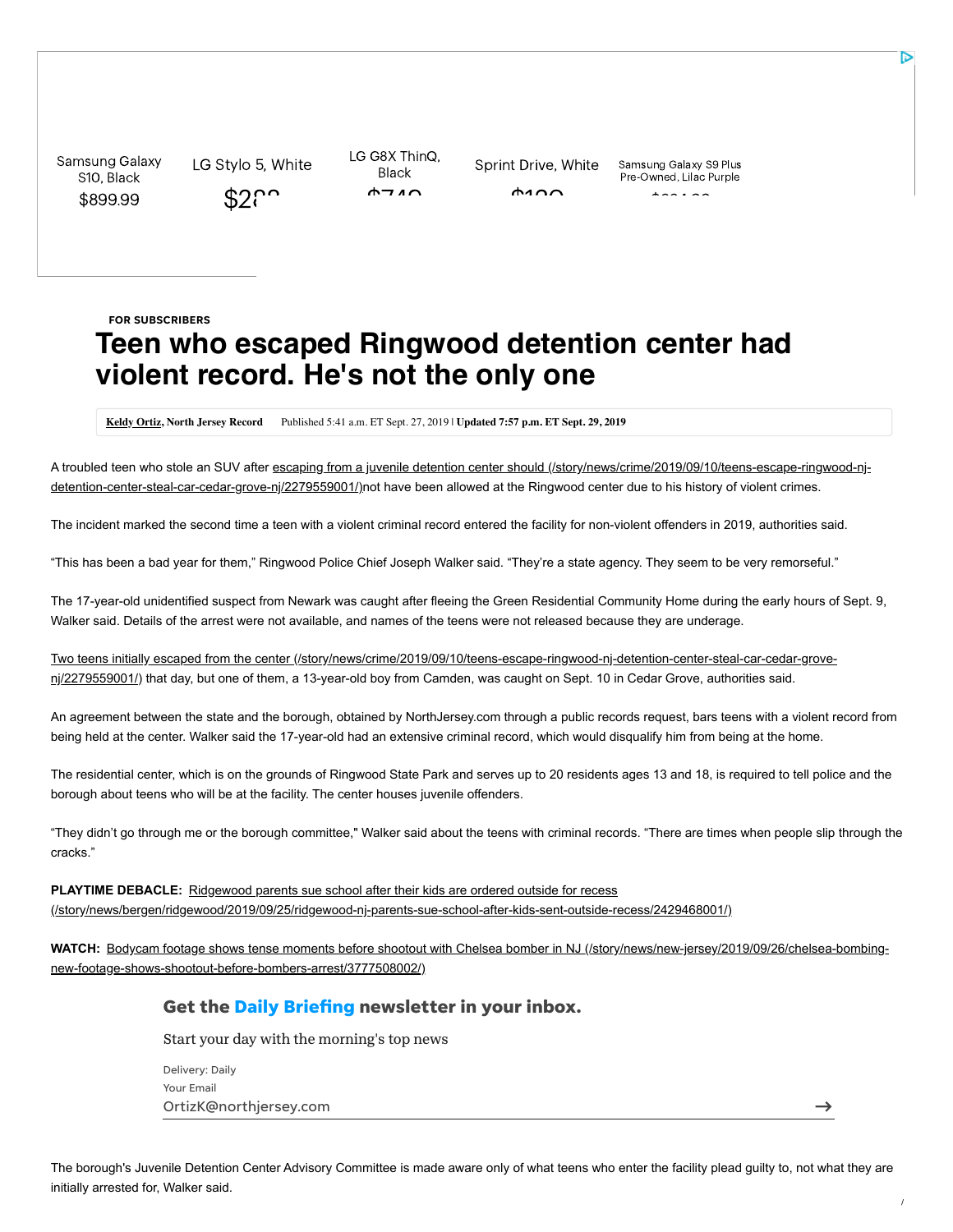#### 2019 incidents

On May 23 at 8:20 p.m., borough police arrived at the community home on Sloatsburg Road responding to a report of a teen who assaulted someone before leaving the center, according to a police report. Police were told that the teen punched someone in the arm before leaving.

The teen was later apprehended on Skyline Drive as he was asking for a ride, police said. The teen was previously charged with aggravated assault.

On Sept. 9 , two teens escaped through the double front door, according to a police report. One teen was caught in Cedar Grove after crashing a stolen Volkswagen and the other eluded police for another week.

### Detention center history



**Green Residential Community Home in Ringwood.** *(Photo: NorthJersey.com file photo)*

Between the May and September incidents, three other teens escaped from the facility, authorities said.

Joe Garba, the supervisor for the community home, deferred comment to the state Attorney General's Office, which through a spokeswoman would only confirm the custody of the two teens who escaped.

The state Juvenile Justice Commission's Office of Investigations continues to review the incident, said Sharon Lauchaire, a spokeswoman at the state Attorney General's Office.

In June 2015, three teens managed to get the better of a 71-year-old worker at the community home, authorities said. They swiped the key to his white minivan and escaped with a woman sleeping in the back seat of the vehicle.

Police later found the minivan, and the woman was unharmed, authorities said. The teens, all from Newark, were later caught.

At the time when the incident occurred, Lauchaire said, the state Juvenile Justice Commission was conducting an internal review of safety and security practices.

Since January 2016, 911 hangup calls were made by teens and employees — by accident, according to police reports. No teens escaped until 2019.

"They're very well monitored," Walker said. "It's not something the community should be worried about."

*[Keldy Ortiz is a breaking news reporter for NorthJersey.com. For unlimited access to all the major news happening in North Jersey, subscribe here](https://offers.northjersey.com/specialoffer) [\(https://offers.northjersey.com/specialoffer\). To get breaking news directly to your inbox, sign up for our newsletter](https://profile.northjersey.com/newsletters/manage/) (https://profile.northjersey.com/newsletters/manage/).*

*Email: [ortizk@northjersey.com \(mailto:ortizk@northjersey.com\)](mailto:ortizk@northjersey.com) Twitter: [@KeldyOrtiz \(https://twitter.com/KeldyOrtiz\)](https://twitter.com/KeldyOrtiz)*